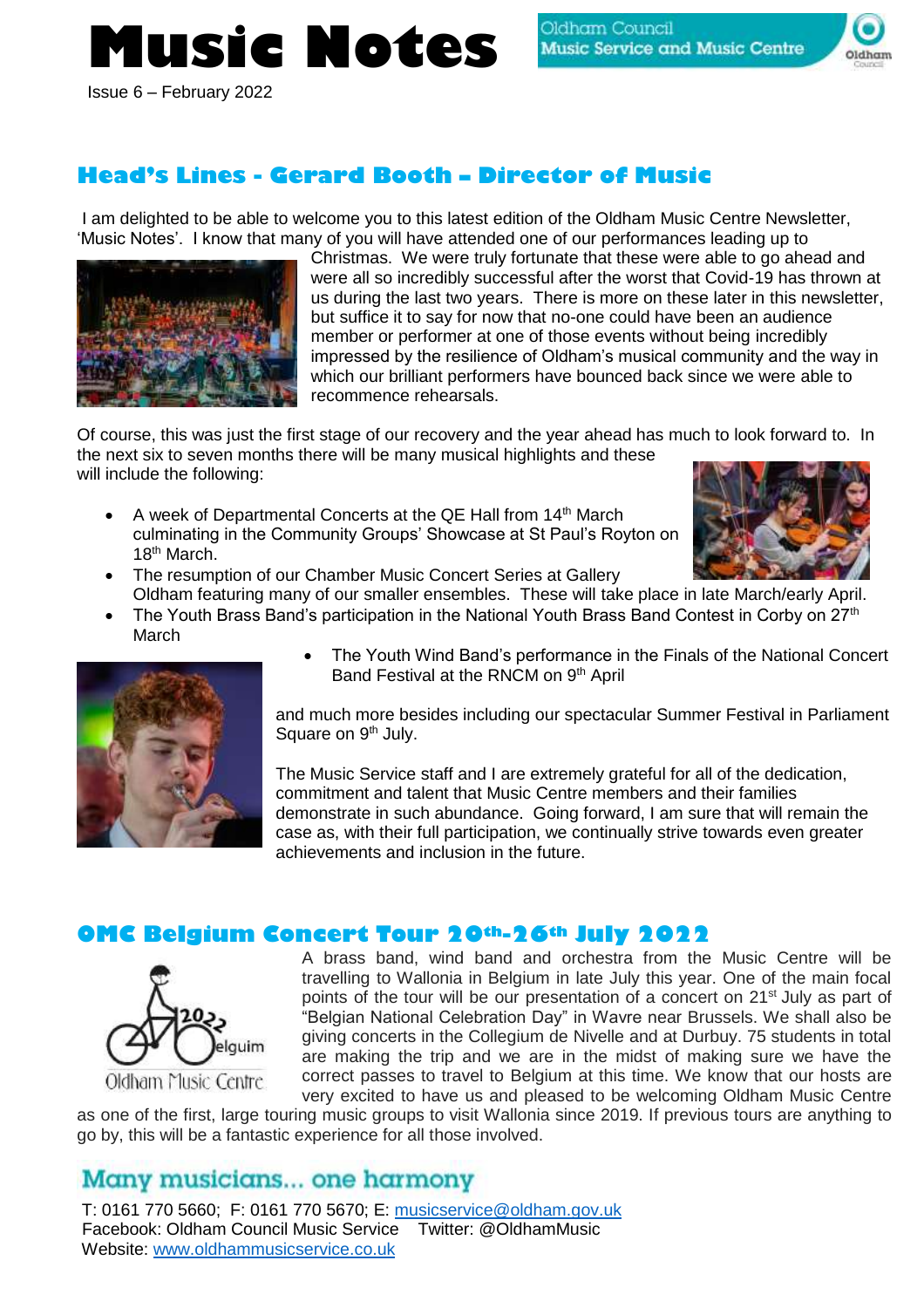## **Retirement**

At the end of February we will say a fond farewell to Christine Murphy, one of our Business Support staff. After eleven years at the Music Centre and a total of seventeen years of service with Oldham Council, Christine will be enjoying a well-earned retirement. We would like to wish Christine health and happiness and exciting adventures in this new phase of her life.

## **Christmas Concerts 2021**









After 18 months of restrictions, our Christmas Concert season was a glorious celebration of musical talent. All our ensembles had an opportunity to perform either in the Mince Pie Gig, Junior Christmas Festival, Christmas Festival or Adult Community Groups' Concert. We were delighted to welcome children from Burnley Brow Community Primary and Diggle Primary schools to sing alongside our own Junior Choir and perform as part of the massed chorus in the Christmas Festival.

For some of our young musicians, this was their first public performance. A highlight of the Christmas Festival was the introductions to each ensemble by one of its student members. It was heartening to hear the impact that music has played in their lives and the benefits of music-making with our online offer throughout the two lockdowns.

We were grateful to St Matthew's Church for hosting the Adult Community Groups' concert. Featuring the ukulele and guitar groups plus our Choir, the concert was certainly an enjoyable evening and a showcase of musical talent.

More information about our Adult Community Groups can be found here: [Community | Oldham Music Service](http://oldhammusicservice.co.uk/community/)





Photographs of the various Christmas events can be viewed in our online Flickr album: [Oldham Music Service | Flickr](https://www.flickr.com/photos/oldhammusic/)

## **GMMH Singing Challenge: Platinum Jubilee Celebrations**



As a special tribute to Her Majesty The Queen, a brand new Song for the Commonwealth has been composed to be sung by choirs in all 54 Commonwealth countries at the same time as the lighting of the Queen's

Platinum Jubilee Beacons on June 2nd 2022. The Greater Manchester Music Hub (GMMH) has chosen to sing "A Life Lived with Grace" for the 2022 Primary Schools' Singing Challenge. Further details in the near future. In addition to the resources for schools, there are various arrangements for adult choirs which may be of interest to those who sing in local choirs. More information can be found here [A Song for the Commonwealth -](https://www.commonwealthresounds.com/projects/the-queens-platinum-jubilee/a-song-for-the-commonwealth/) [Commonwealth Resounds](https://www.commonwealthresounds.com/projects/the-queens-platinum-jubilee/a-song-for-the-commonwealth/)

## **GM Hub Youth Ensembles**

Our ever-increasing range of GM Hub music ensembles are catering for our most advanced students and challenging them to achieve their very best. Many of these students are moving on to music in higher education with a promising career in music ahead of them. It is only through sharing talent and resources that the Music Services in the GM Hub and their partners can work together to provide these special opportunities. You can find out more about the individual ensembles here: [GM ensembles | Greater](http://gmmusichub.co.uk/gm-ensembles/)  [Manchester Music Hub \(gmmusichub.co.uk\)](http://gmmusichub.co.uk/gm-ensembles/)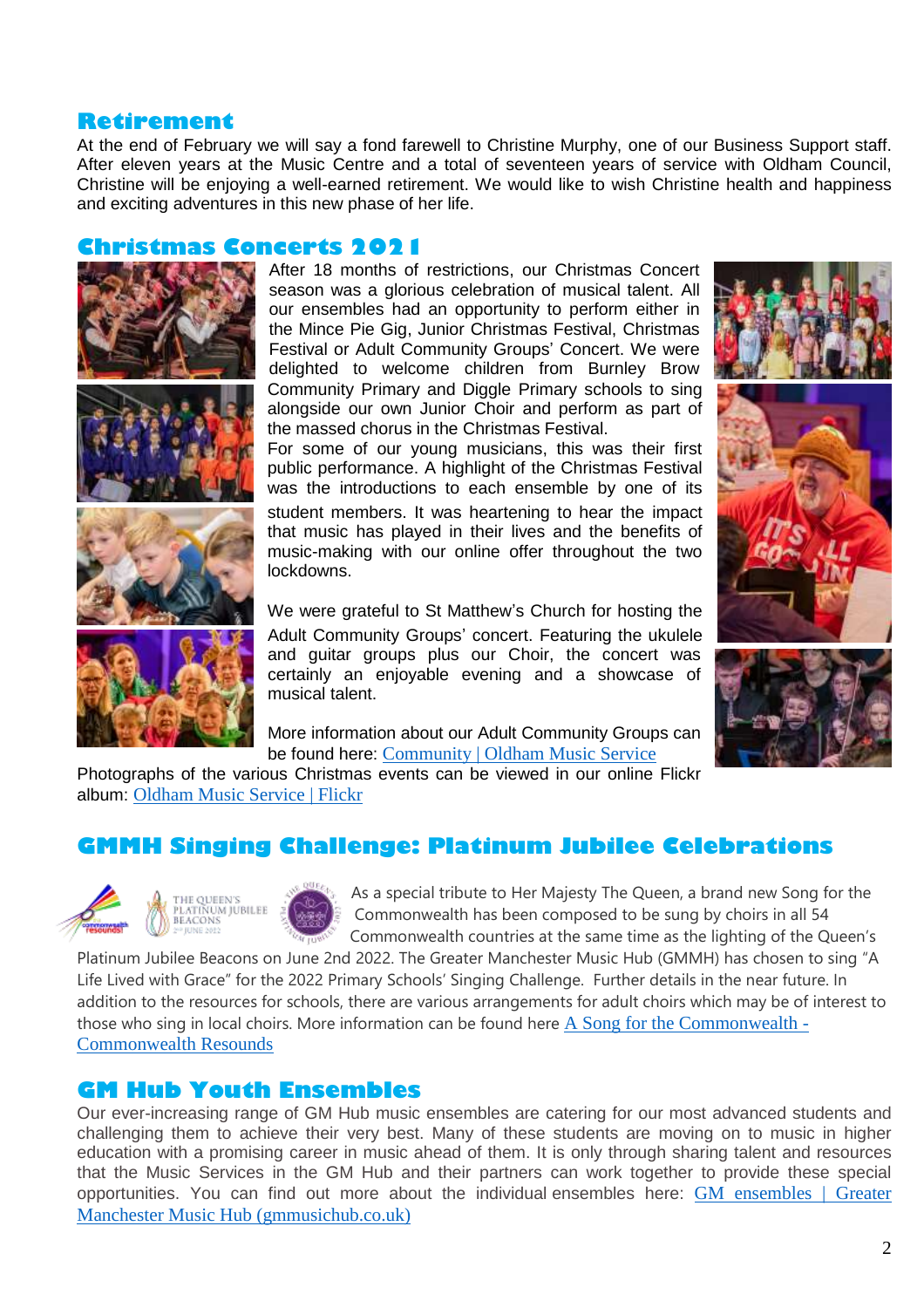## **Royal Opera House**

#### **Join the Royal Opera House for FREE Teacher Training at Oldham Music Centre Thursday 5th May 2022 9am-3pm Create & Sing: Hansel and Gretel**

The Royal Opera House's innovative [Create & Sing programme](https://learning-platform.roh.org.uk/opera) gives teachers free access to certified training and unique online resources, enabling them to explore dramatic singing in their classrooms. Create and Sing supports teachers in delivering the National Curriculum and enriching their children's creative learning. Designed alongside teachers from across the UK, the programme creatively develops children's music and drama skills and knowledge through the process of making an opera.

Join the specialist ROH drama and music practitioners as they introduce the programme, its resources (including arrangements for young voices, backing tracks, lesson videos and schemes of work) and effective approaches to exploring and making opera in the classroom. No previous music or drama training is required to deliver this programme, so all educators are welcome!

[Watch out short programme summary video](https://www.youtube.com/watch?v=WZJbDzA51eI&t=4s) to find out more.



ROYAL OPERA HOUSE

#### **Training Details:**

To register for this training please go to the Eventbrite link below.

[ROH Create and Sing Hansel and Gretel CPD \(full day\)-](https://www.eventbrite.co.uk/e/roh-create-and-sing-hansel-and-gretel-cpd-full-day-oldham-tickets-208497721297) Oldham Tickets, Thu 5 May 2022 at 09:00 | **[Eventbrite](https://www.eventbrite.co.uk/e/roh-create-and-sing-hansel-and-gretel-cpd-full-day-oldham-tickets-208497721297)** 

## **CPD Programme**

Our CPD programme develops and extends the musical skills of teachers and practitioners by supporting you in delivering a high-quality music curriculum. Practical, engaging and excellent value for money; our courses are guaranteed to provide a wealth of knowledge and expertise which will have a real impact upon pupils' learning, engagement and progression. Scan the QR code to book onto our Primary Music Network.

#### Upcoming CPD events

**Tuesday 8 th March 4pm-5.30pm** Primary Music Network: KS1 & KS2 - Castles, Dragons & Platinum Jubilee <https://www.trybooking.co.uk/BFXH>



**Thursday 5th May 9am-3pm**

Royal Opera House: Create & Sing Hansel & Gretel (see above for details)

**Tuesday 10th May 4pm-5.30pm**

Primary Music Network: Active Listening. Ideas & resources for supporting focussed, musical listening in KS1 & KS2.

<https://www.trybooking.co.uk/BFXH>

## **Oldham Secondary Music Network**

The Secondary Music Network meets regularly throughout the year. The network is led by Angela Preen (Oldham Music Service) and Daniel Corrigan (The Radclyffe School) who are both SLEs for Northern Alliance Teaching School. The aim of the network is to develop subject leadership for a knowledge-based curriculum. This year there is a focus on Curriculum Recovery and the findings of the Ofsted Music Research Review [Research review series: music -](https://www.gov.uk/government/publications/research-review-series-music) GOV.UK (www.gov.uk)